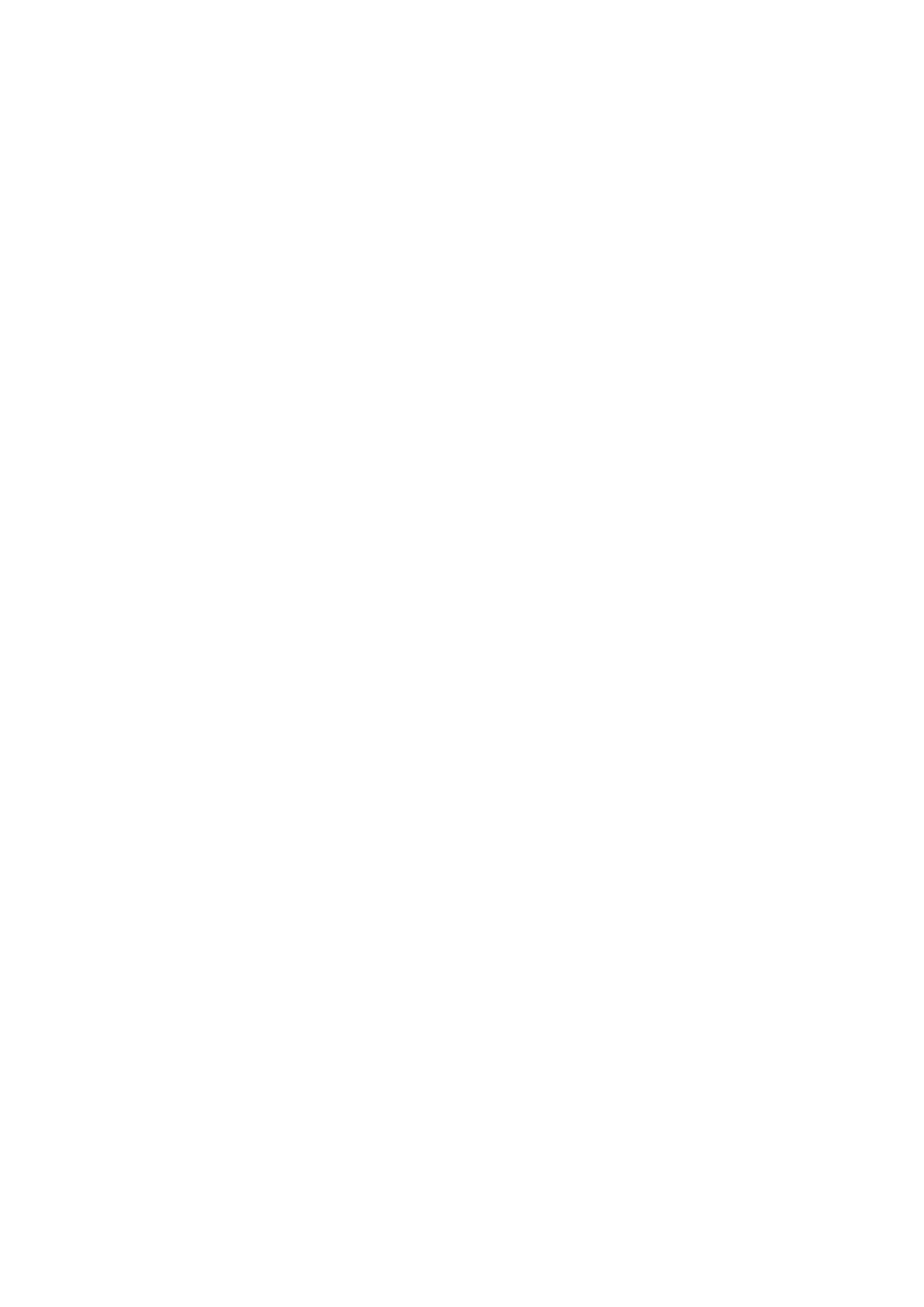Statutory Document No. 2018/0024



*Value Added Tax Act 1996*

# **VALUE ADDED TAX ACT 1996 (AMENDMENT) ORDER 2018**

*Approved by Tynwald: 20th February 2018 Coming into Operation: 1 March 2018*

The Treasury makes the following Order under sections 95 and  $96(1)^1$  of the Value Added Tax Act 1996.

#### <span id="page-2-0"></span>**1 Title**

This Order is the Value Added Tax Act 1996 (Amendment) Order 2018.

#### <span id="page-2-1"></span>**2 Commencement**

If approved by Tynwald, this Order comes into operation on 1 March 2018.

### <span id="page-2-2"></span>**3 Penalty for transactions connected with VAT fraud**

- (1) The Value Added Tax Act 1996 is amended as follows.
- (2) After section 69B (breach of record-keeping requirements imposed by directions) of the Act insert —

## **«69C Transactions connected with VAT fraud**

- (1) A person ("**T**") is liable to a penalty where  $-$ 
	- (a) T has entered into a transaction involving the making of a supply by or to T ("**the transaction**"); and
	- (b) conditions A to C are satisfied.
	- (2) Condition A is that the transaction was connected with the fraudulent evasion of VAT by another person (whether occurring before or after T entered into the transaction).

<sup>&</sup>lt;sup>1</sup> An order made under section 96 must be laid before Tynwald as soon as practicable after it is made, and if Tynwald at the sitting at which the order is laid fails to approve the order, the order shall thereupon cease to have effect.



1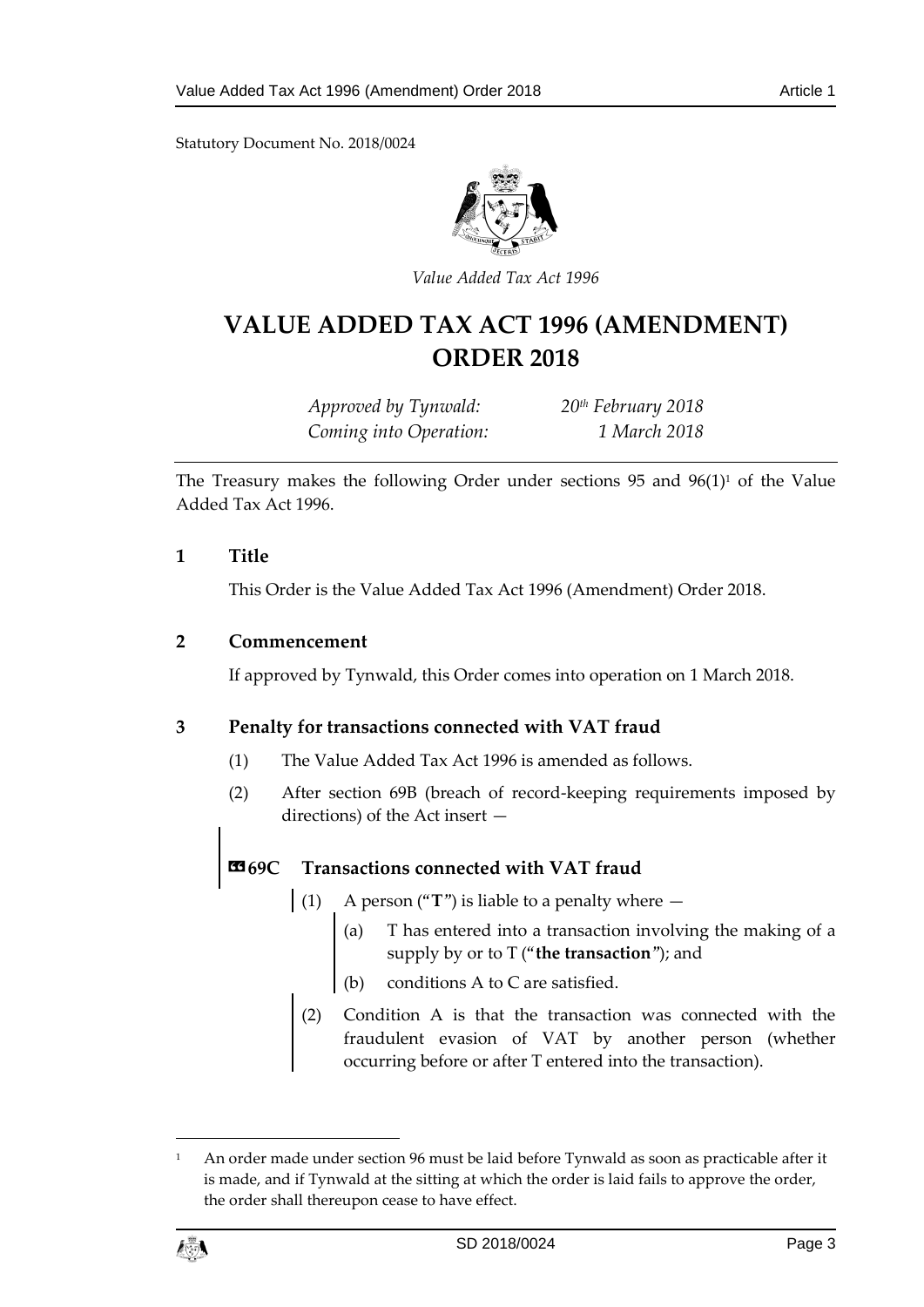- (3) Condition B is that T knew or should have known that the transaction was connected with the fraudulent evasion of VAT by another person.
- (4) Condition C is that the Treasury has issued a decision ("**the denial decision**") in relation to the supply which —
	- (a) prevents T from exercising or relying on a VAT right in relation to the supply;
	- (b) is based on the facts which satisfy conditions A and B in relation to the transaction; and
	- (c) applies a relevant principle of EU case law (whether or not in circumstances that are the same as the circumstances in which any relevant case was decided by the European Court of Justice).
- (5) In this section "**VAT right**" includes the right to deduct input tax, the right to apply a zero rate to international supplies and any other right connected with VAT in relation to a supply.
- (6) The relevant principles of EU case law for the purposes of this section are the principles established by the European Court of Justice in the following cases —
	- (a) Joined Cases C-439/04 and C-440/04 *Axel Kittel v. Belgian State; Belgium v. Recolta Recycling* (denial of right to deduct input tax); and
	- (b) Case C-273/11 *Mecsek-Gabona Kft v. Nemzeti Ado- es Vamhivatal Del-dunantuli Regionalis Ado Foigazgatosaga* (denial of right to zero rate);

as developed or extended by that Court (whether before or after the coming into operation of this section) in other cases relating to the denial or refusal of a VAT right in order to prevent abuses of the VAT system.

- (7) The penalty payable under this section is 30% of the potential lost VAT.
- (8) The potential lost VAT is
	- the additional VAT which becomes payable by  $T$  as a result of the denial decision;
	- (b) the VAT which is not repaid to T as a result of that decision; or
	- (c) in a case where as a result of that decision VAT is not repaid to T and additional VAT becomes payable by T, the aggregate of the VAT that is not repaid and the additional VAT.

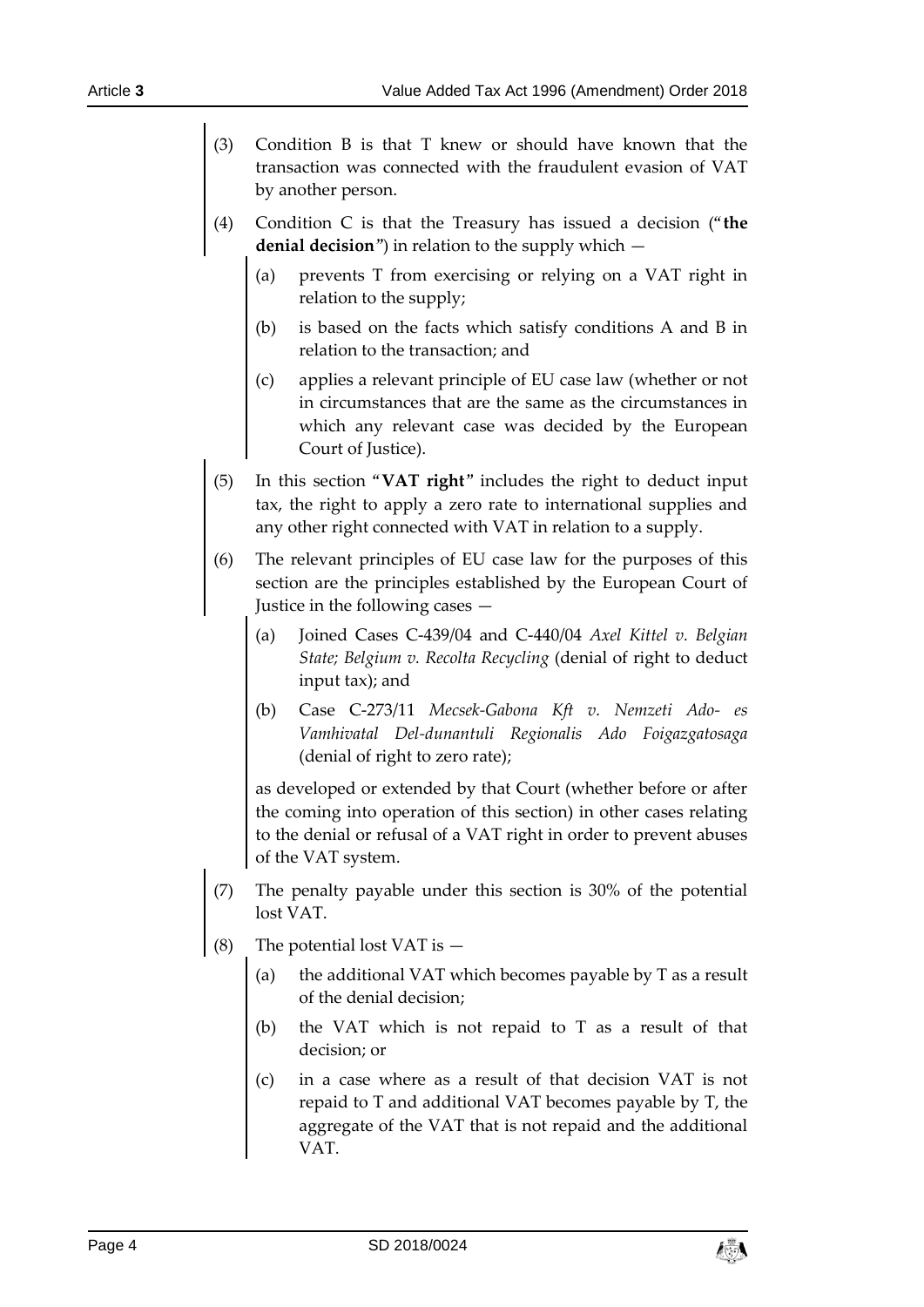- (9) Where T is liable to a penalty under this section the Treasury may assess the amount of the penalty and notify it to T accordingly.
- (10) No assessment of a penalty under this section may be made more than 2 years after the denial decision is issued.
- (11) The assessment of a penalty under this section may be made immediately after the denial decision is made (and notice of the assessment may be given to T in the same document as the notice of the decision).
- (12) Where by reason of actions involved in making a claim to exercise or rely on a VAT right in relation to a supply  $T -$ 
	- (a) is liable to a penalty for an inaccuracy under paragraph 1 of Schedule 24 to the Finance Act 2007 (of Parliament)<sup>2</sup>, as it has effect in the Island, for which T has been assessed (and the assessment has not been successfully appealed against by T or withdrawn); or
	- (b) is convicted of an offence (whether under this Act or otherwise);

those actions do not give rise to liability to a penalty under this section.

(13) This section does not apply in relation to transactions entered into before this section comes into operation.

# **69D Penalties under section 69C: officer's liability**

(1) Where —

- (a) a company is liable to a penalty under section 69C; and
- (b) the actions of the company which give rise to that liability were attributable to an officer of the company ("**the officer**");

the officer is liable to pay such portion of the penalty (which may be equal to or less than 100%) as the Treasury may specify in a notice given to the officer (a "**decision notice**").

- (2) Before giving the officer a decision notice the Treasury must
	- (a) inform the officer that they are considering doing so; and
	- (b) afford the officer the opportunity to make representations about whether a decision notice should be given or the portion that should be specified.
- (3) A decision notice —

1

<sup>2</sup> Schedule 24 to the Finance Act 2007 was applied in the Island by SD 638/08.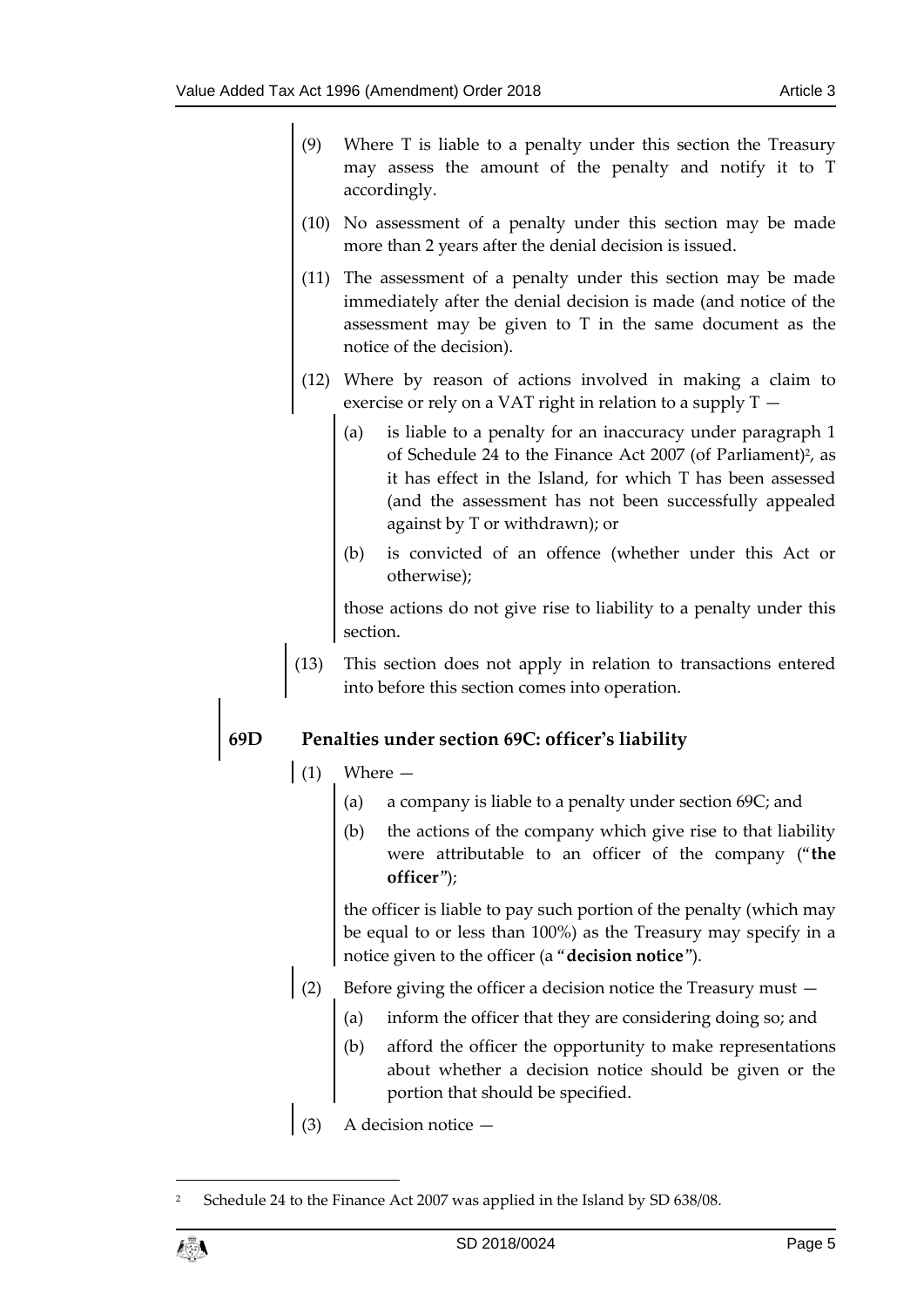- (a) may not be given before the amount of the penalty due from the company has been assessed (but it may be given immediately after that has happened); and
- (b) may not be given more than 2 years after the denial decision relevant to that penalty was issued.
- (4) Where the Treasury has specified a portion of the penalty in a decision notice given to the officer —
	- (a) section 70 applies to the specified portion as to a penalty under section 69C;
	- (b) the officer must pay the specified portion before the end of the period of 30 days beginning with the day on which the notice is given;
	- (c) section 76(9) applies as if the decision notice were an assessment notified under section 76; and
	- (d) a further decision notice may be given in respect of a portion of any additional amount assessed in an additional assessment.
- (5) The Treasury may not recover more than 100% of the penalty through issuing decision notices in relation to 2 or more persons.
- (6) A person is not liable to pay an amount by virtue of this section if the actions of the company concerned are attributable to the person by reference to conduct for which the person has been convicted of an offence.

In this subsection "**conduct**" includes omissions.

- (7) In this section "**company**" means a body corporate (including a limited partnership that has elected to have legal personality for the purposes of section 48B of the Partnership Act 1909) or unincorporated association but does not include a partnership, a local authority or a local authority association.
- (8) In its application to a body corporate (other than a limited partnership that has elected to have legal personality for the purpose of section 48B of the Partnership Act 1909), "officer" means —
	- (a) a director;
	- (b) a manager;
	- (c) the registered agent or a member of a limited liability company; or
	- (d) a secretary.
- (9) In its application to a limited partnership that has elected to have legal personality for the purposes of section 48B of the Partnership Act 1909, "officer" means a member.

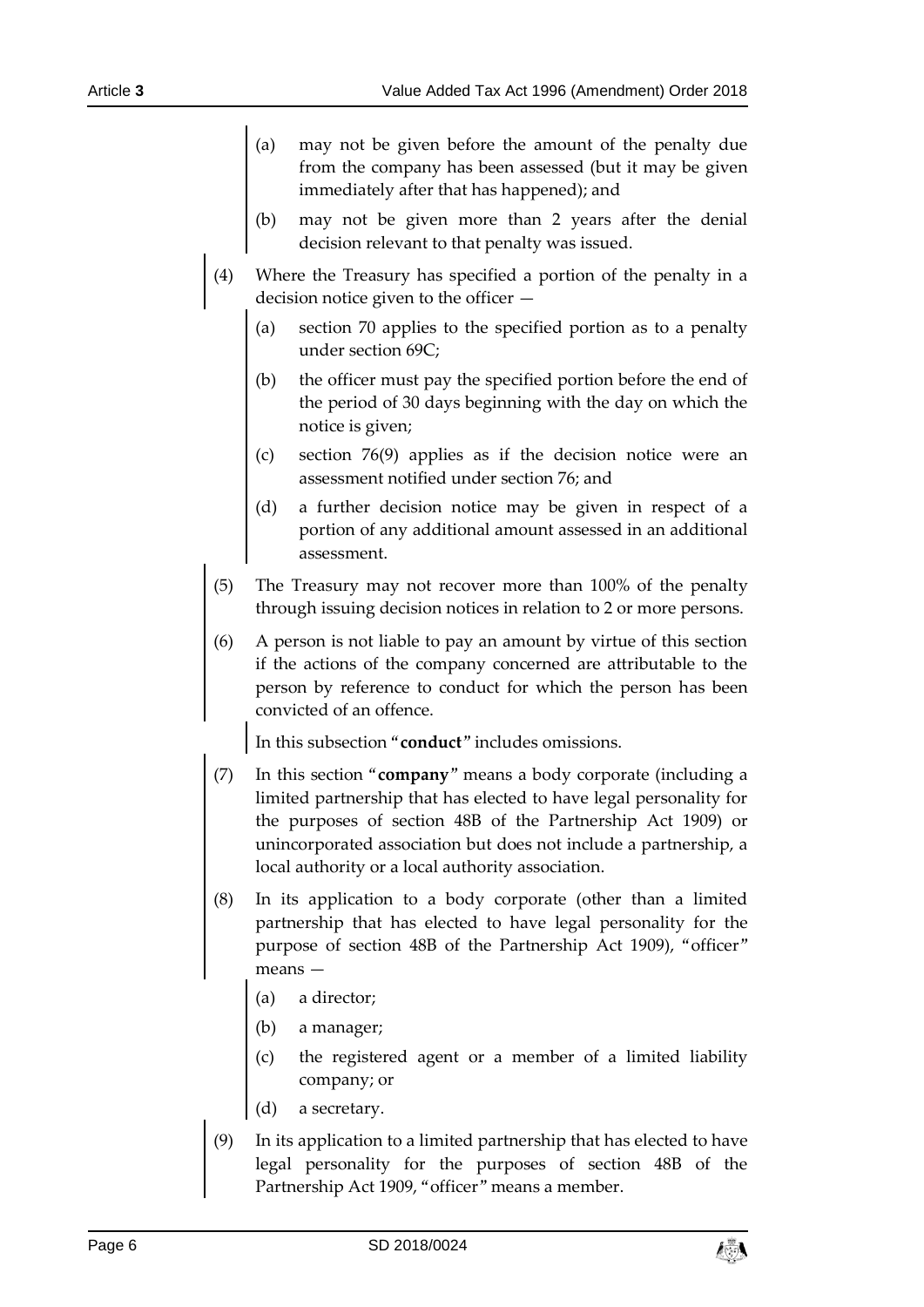$\mathbf{I}$ 

|  | $(10)$ In its application in any other case, "officer" means $-$ |
|--|------------------------------------------------------------------|
|  |                                                                  |

- a director;
- (b) a manager;
- (c) a secretary; or
- any other person managing or purporting to manage any of the company's affairs.

## **69E Publication of details of persons liable to penalties under section 69C**

- (1) The Treasury may publish information about a person if
	- (a) in consequence of an investigation the person has been found liable to one or more penalties under section 69C (the amount of which has been assessed); and
	- (b) the potential lost VAT in relation to the penalty (or the aggregate of the potential lost VAT in relation to each of the penalties) exceeds £50,000.
- (2) The information that may be published under subsection (1) is  $-$ 
	- (a) the person's name (including any trading name, previous name or pseudonym);
	- (b) the person's address (or registered office);
	- (c) the nature of any business carried on by the person;
	- (d) the amount of the penalty or penalties in question;
	- (e) the periods or times to which the actions giving rise to the penalty or penalties relate;
	- (f) any other information that the Treasury considers it appropriate to publish in order to make clear the person's identity.
- $(3)$  In a case where  $-$ 
	- (a) the requirements in subsection  $(1)(a)$  and  $(b)$  are met in relation to a penalty or penalties for which a company is liable;
	- (b) information about the company is published by virtue of this section;
	- (c) a person ("**the officer**") has been given a decision notice under section 69D specifying a portion of the penalty (or, if there is more than one penalty, of any of the penalties) payable by the company as a portion which the officer is liable to pay; and
	- (d) the amount (or, if the decision notice specifies portions of more than one penalty, the aggregate amount) which the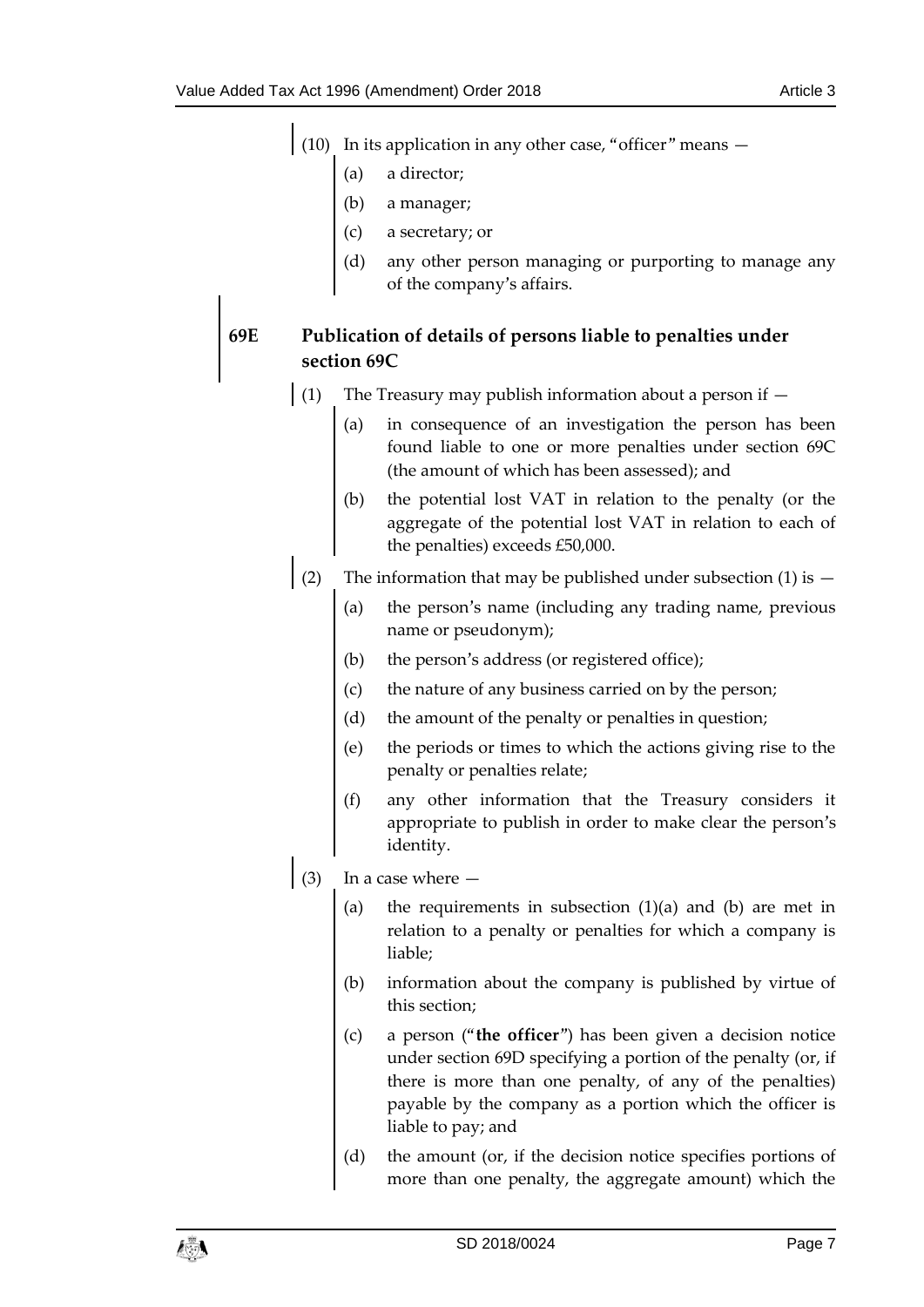officer is liable to pay under the decision notice exceeds £25,000;

the Treasury may publish information about the officer.

- (4) The information that may be published under subsection (3) is  $-$ 
	- (a) the officer's name;
	- (b) the officer's address;
	- (c) the officer's position (or former position) in the company;
	- (d) the amount of any penalty imposed on the company of which a portion is payable by the officer under the decision notice and the portion so payable;
	- (e) the periods or times to which the actions giving rise to any such penalty relate;
	- (f) any other information that the Treasury considers it appropriate to publish in order to make clear the officer's identity.
	- (5) Information published under this section may be published in any manner that the Treasury considers appropriate.
- (6) Before publishing any information under this section the Treasury must —
	- (a) inform the person or officer to which it relates that it is considering doing so (in the case of an officer, on the assumption that it publishes information about the company); and
	- (b) afford the person or officer the opportunity to make representations about whether it should be published.
- (7) No information may be published under subsection (1) before the day on which the penalty becomes final or, where more than one penalty is involved, the latest day on which any of the penalties becomes final.
- (8) No information may be published under subsection (1) for the first time after the end of the period of one year beginning with that day.
- (9) No information may be published under subsection (3) before whichever is the later of —
	- (a) the day mentioned in subsection  $(7)$ ; and
	- (b) the day on which the decision notice given to the officer becomes final.
- (10) No information may be published under subsection (3) for the first time after the end of the period of one year beginning with the later of the 2 days mentioned in subsection (9).

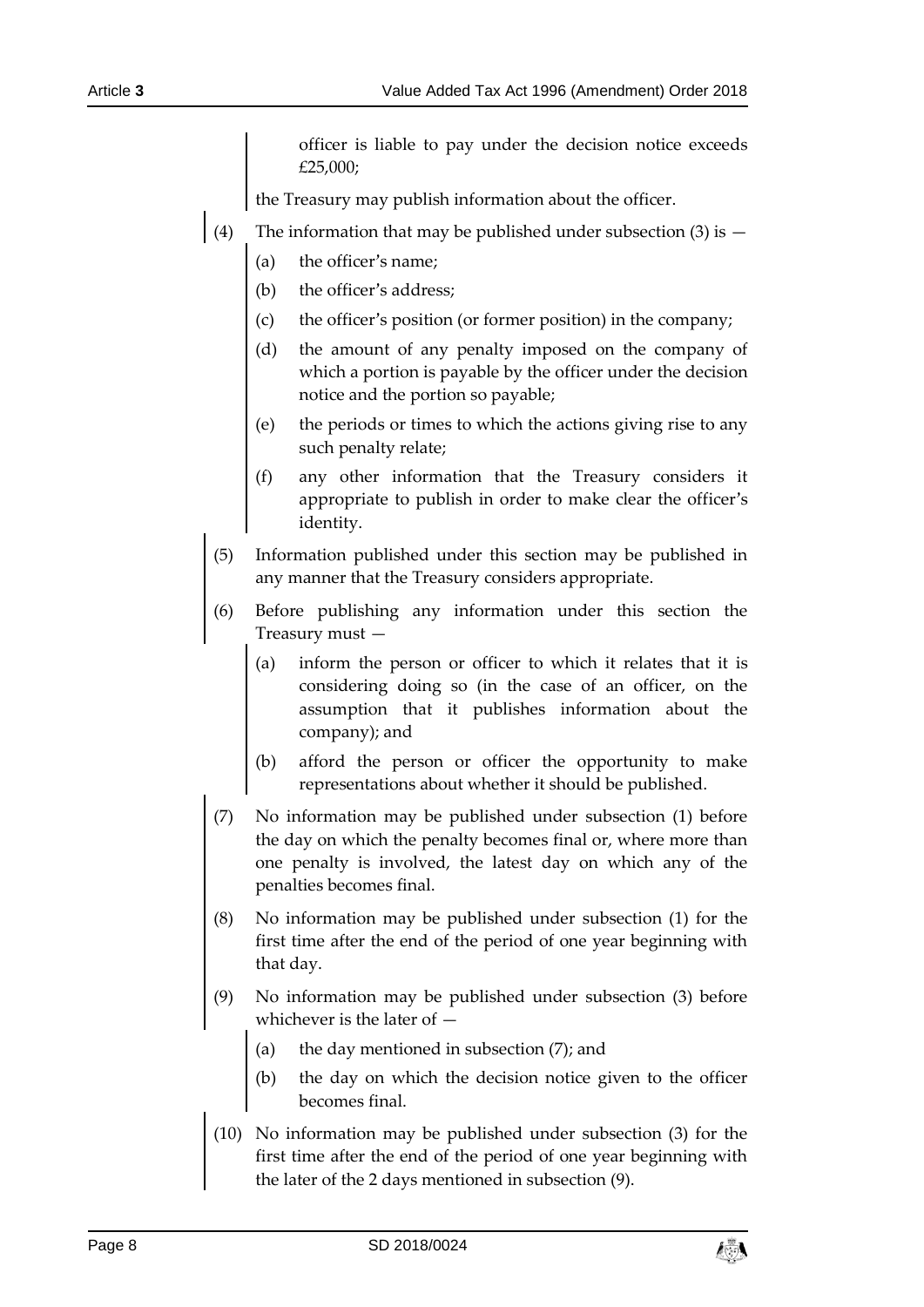- (11) No information may be published (or continue to be published) under subsection (1) or (3) after the end of the period of 3 years beginning with the day mentioned in subsection (7).
- (12) For the purposes of this section a penalty or a decision notice becomes final when the time for any appeal or further appeal relating to it expires or, if later, any appeal or final appeal relating to it is finally determined.
- (13) The Treasury may by regulations
	- (a) amend subsection (1) to vary the amount for the time being specified in paragraph (b); or
	- (b) amend subsection (3) to vary the amount for the time being specified in paragraph  $(d)$ .
- (3) In section 70 (mitigation of penalties)
	- (a) in the heading, for "and 69A" substitute  $\mathbf{C}$  69A and 69C $\mathbf{D}$ ;
	- (b) in subsection (1), for "or 69A" substitute  $\mathbf{\Omega}$ , 69A or 69C $\mathbf{\Omega}$ ; and
	- (c) after subsection (4) insert —
	- $\mathbf{G}(5)$  In the application of subsections (3) and (4) in relation to a penalty under section 69C, subsection (4) has effect with the omission of paragraphs (b) and (c).  $\mathbf{E}$ .
- (4) In section 76 (assessment of amounts due by way of penalty, interest or surcharge), in subsection (1) for "to 69B" (in both places) substitute  $\blacksquare$  to 69C».
- (5) In section 83(1) (appeals), after paragraph (n) insert  $-$ 
	- $\mathbf{G}(n)$  any liability to a penalty under section 69C, any assessment of a penalty under that section or the amount of such an assessment;
	- (nb) the giving of a decision notice under section 69D or the portion of a penalty assessed under section 69C which is specified in such a notice;  $\mathbf{E}$ .

## <span id="page-8-0"></span>**4 Digital reporting and record-keeping for VAT**

- (1) Schedule 12 to the Value Added Tax Act 1996 is amended as follows.
- (2) In paragraph 2 (accounting for VAT and payment of VAT)
	- (a) in sub-paragraph (1) for "and the making of returns" substitute **ED**, the making of returns and the submission of information  $\Sigma$ ;
	- (b) after sub-paragraph (11) insert —
	- **EG**(11A) Regulations under this paragraph may include incidental, supplemental, consequential, saving, transitional or transitory provision. $\mathbf{D}$ .
- (3) In paragraph 8 (duty to keep records)  $-$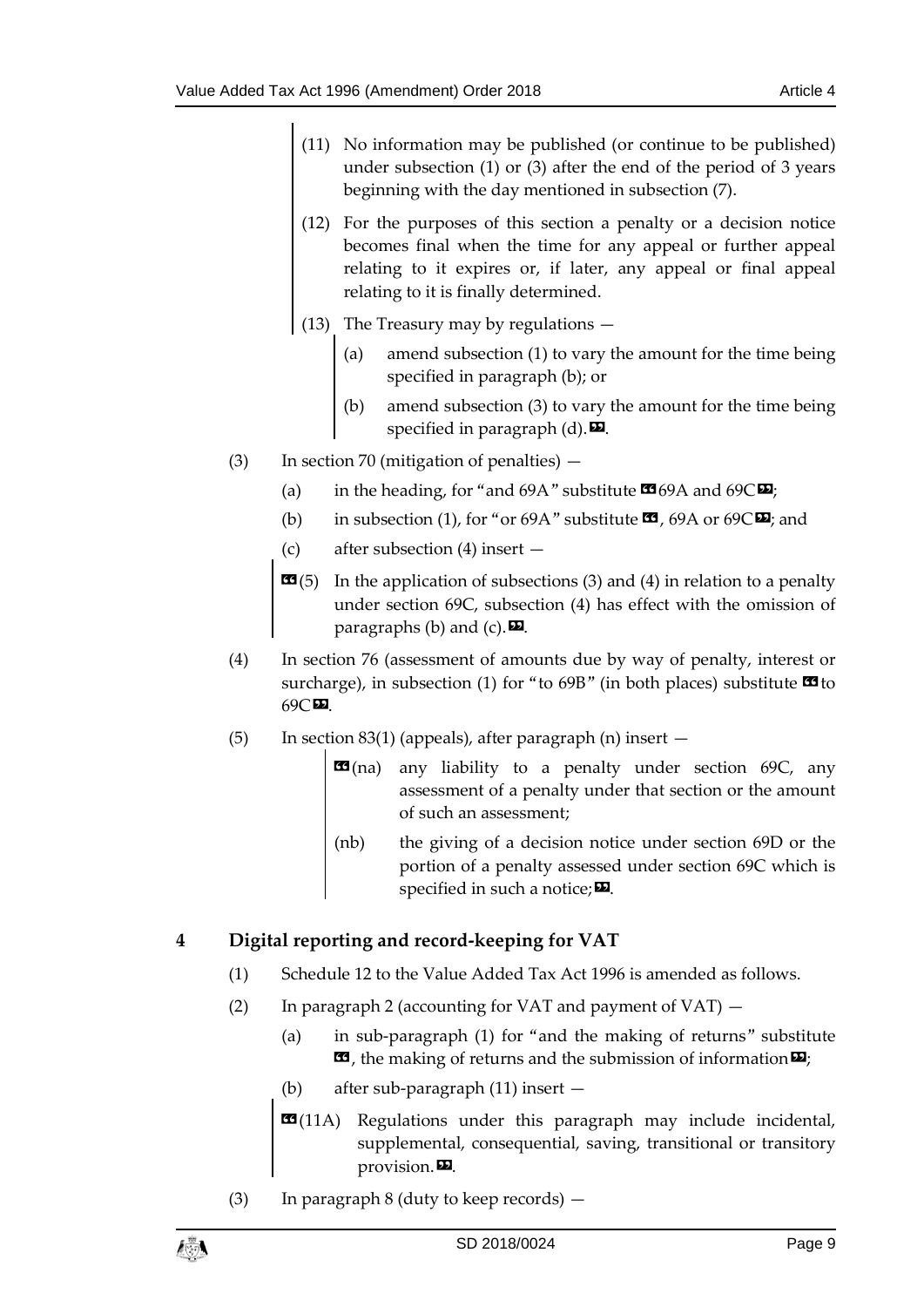- (a) on the coming into operation of the first regulations made under paragraph 8(5) of Schedule 12 to the Value Added Tax Act 1996 (as substituted by sub-paragraph (b) below), omit sub-paragraph  $(4)$ ;
- (b) for sub-paragraphs  $(5)$  and  $(6)$  substitute  $-$
- **EE**(5) The Treasury may by regulations make provision about the form in which, and means by which, records are to be kept and preserved.

Regulations under this sub-paragraph may not make provision requiring records to be kept or preserved in electronic form which has effect before 1 April 2019.

- (6) Regulations under sub-paragraph  $(5)$  may  $-$ 
	- (a) make different provision for different cases;
	- (b) provide for any provision of the regulations to be subject to conditions or exceptions specified in writing by the Treasury;
	- (c) include incidental, supplemental, consequential, saving, transitional or transitory provision.
	- (7) If regulations under sub-paragraph (5) make provision requiring records to be kept or preserved in electronic form they must make provision for a taxable person to be exempt from those requirements for any month ("**the current month**") if —
		- (a) the value of the person's taxable supplies, in the period of one year ending with the month before the current month, was less than the VAT threshold; and
		- (b) the person was not subject to those requirements in the month before the current month.
	- (8) The regulations may modify the exemption for cases where a business or part of a business carried on by a taxable person is transferred to another person as a going concern.
	- (9) The "**VAT threshold**" means the amount specified in paragraph 1(1)(a) of Schedule 2 on the first day of the current month.
	- (10) Regulations under sub-paragraph (5) requiring records to be kept or preserved in electronic form may (among other things) make provision —
		- (a) as to the electronic form in which records are to be kept or preserved;
		- (b) for the production of the contents of records kept or preserved in accordance with the regulations;
		- (c) as to conditions that must be complied with in connection with the keeping or preservation of electronic records;

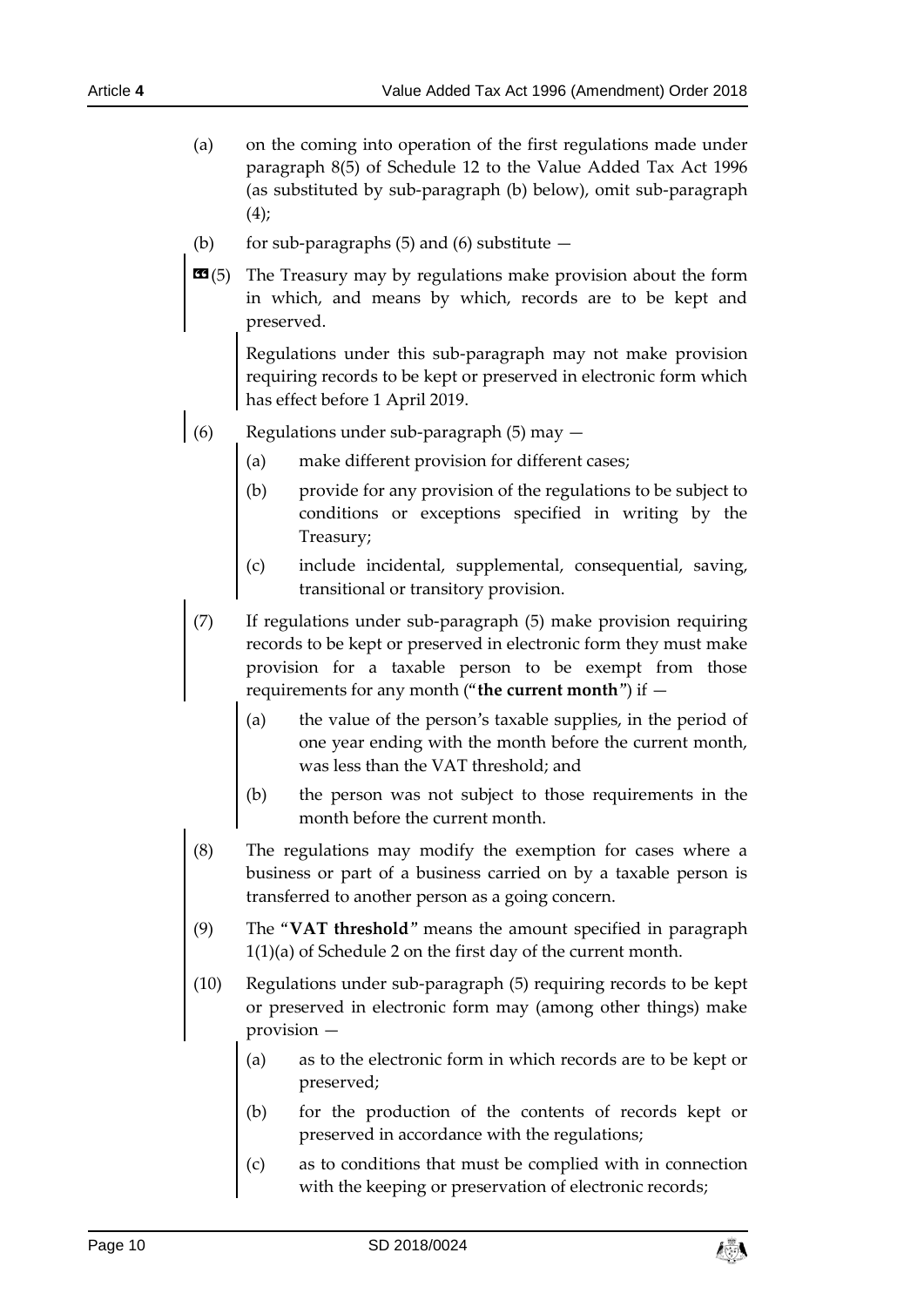- (d) for treating records as not having been kept or preserved unless conditions are complied with;
- (e) for authenticating records;
- (f) about the manner of proving for any purpose the contents of any records (including provision for the application of conclusive or other presumptions).
- (11) Regulations under sub-paragraph (5) requiring records to be kept or preserved in electronic form may —
	- (a) allow any authorisation or requirement for which the regulations may provide to be given by means of a specific or general direction given by the Treasury;
	- (b) provide that the conditions of an authorisation or requirement are to be taken to be satisfied only where the Treasury is satisfied as to specified matters. $\boldsymbol{\mathsf{\Xi}}$ .
- (4) On the coming into operation of the first regulations made under paragraph 8(5) of Schedule 12 to the Value Added Tax Act 1996 (as substituted by paragraph (3)(b) of this article), in paragraph 8A (power to direct keeping of records), for sub-paragraph (7) substitute —
	- **(7) Regulations under paragraph 8(5) apply for the purposes of this** paragraph as they apply for the purposes of paragraph  $8. \blacksquare$ .
- (5) In section 83(1) (appeals) of the Value Added Tax Act 1996, after paragraph (zc) insert —
	- **E9**(zd) a decision of the Treasury about the application of any provision of regulations under paragraph 2 or 8 of Schedule 12 which —
		- (i) requires returns to be made or information to be submitted by electronic communications; or
		- (ii) requires records to be kept or preserved in electronic form,

(including in particular a decision as to whether such a requirement applies). $\boldsymbol{\mathsf{\Xi}}$ .

# <span id="page-10-0"></span>**5 Minor Amendments to the Value Added Tax Act 1996**

- (1) In section 26AAB(8)(e) of the Value Added Tax Act 1996 (disapplication of disallowance under section 26AA in insolvency) for "section 889 of the Companies Act 1989" substitute **II** section 899 of the Companies Act  $2006 \, \text{CD}$ .
- (2) In section 79(6) of the Value Added Tax Act 1996 (repayment supplement in respect of certain delayed payments or refunds) for "section 33A" substitute **II** section 33A or 33B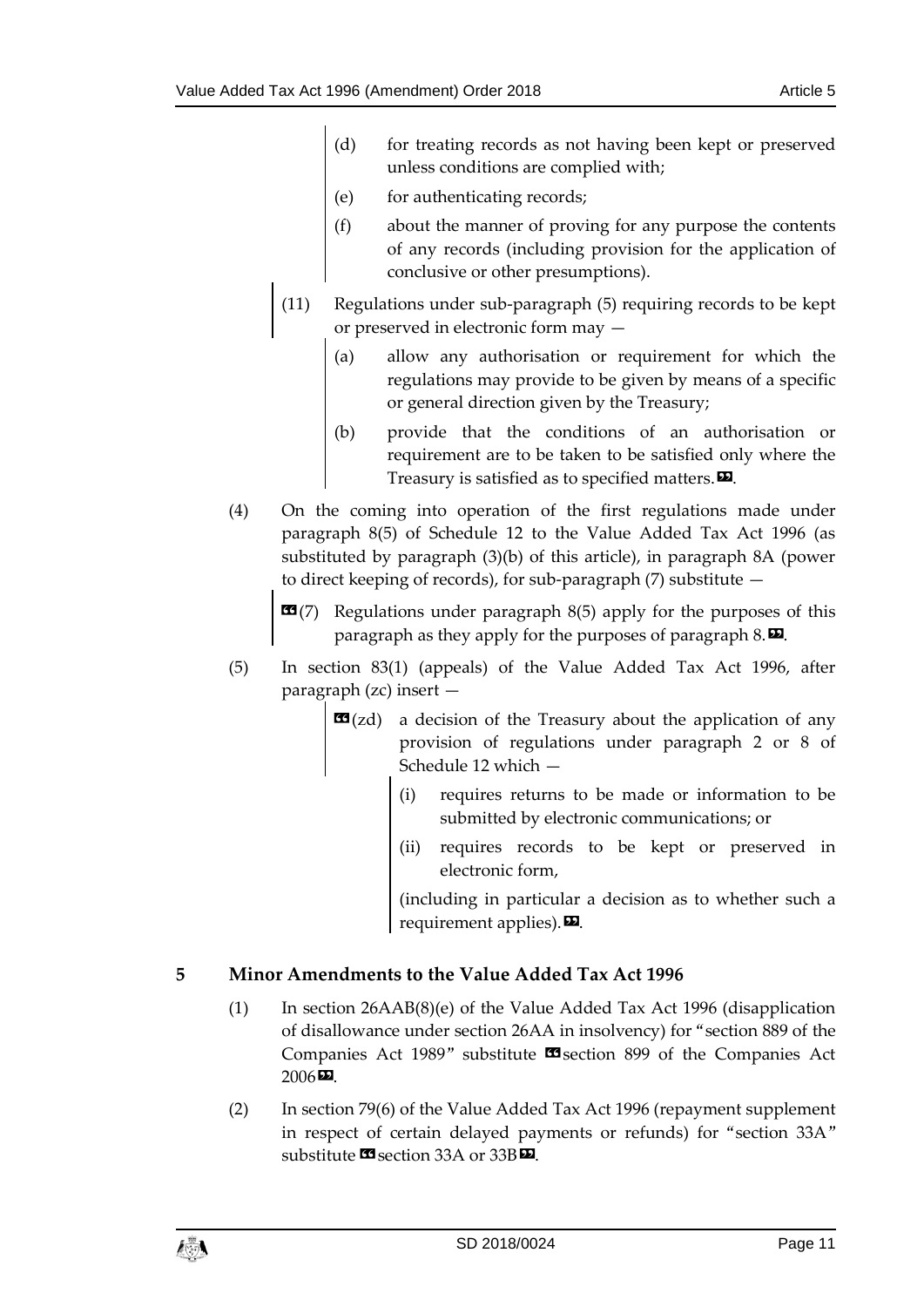**MADE 25TH JANUARY 2018**

## **A L CANNAN**

*Minister for the Treasury*